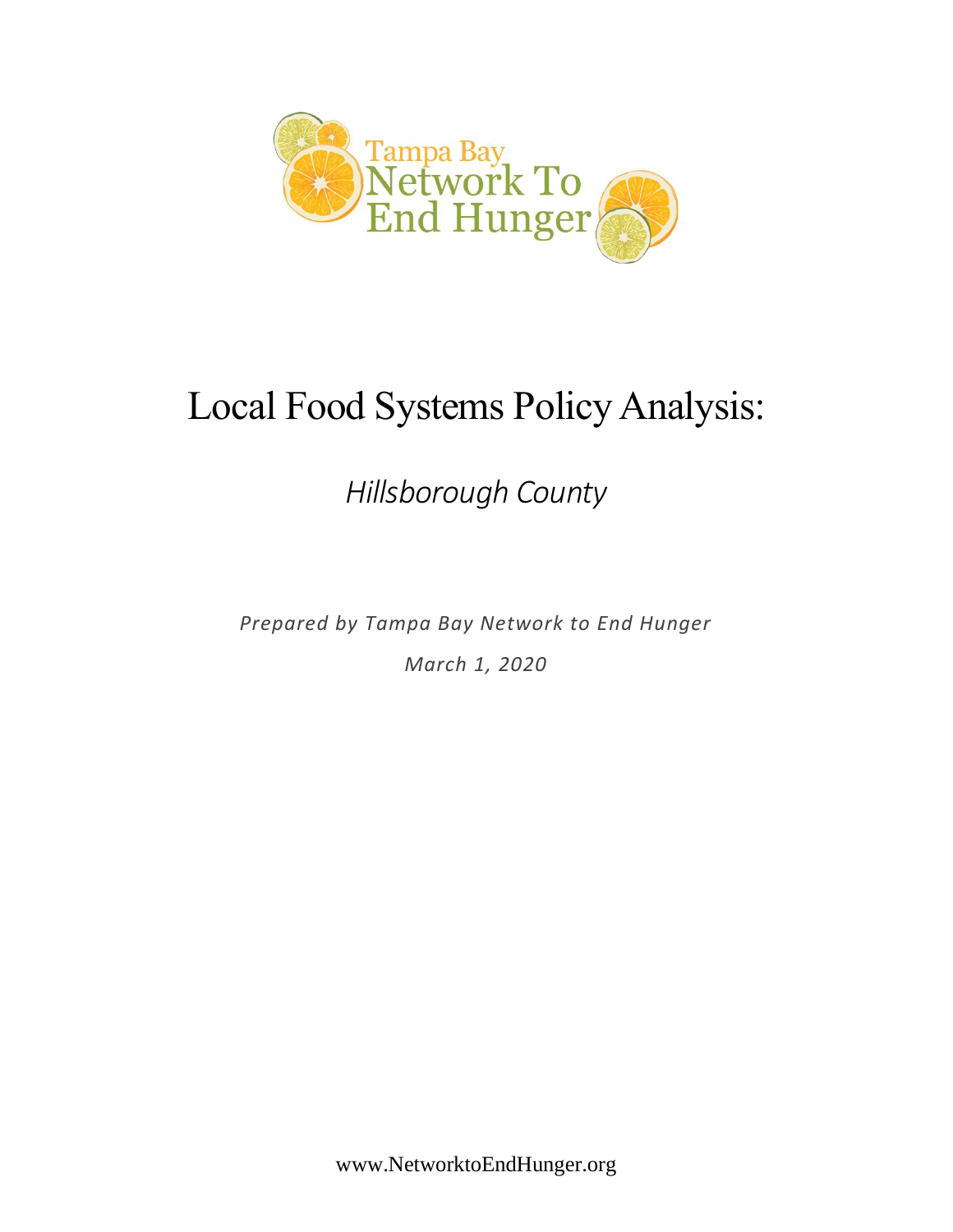# **About Tampa Bay Network to End Hunger**

The Tampa Bay Network to End Hunger, a 501(c)3 non-profit organization, is committed to ending hunger in Tampa Bay by bringing people together to find solutions that eliminate barriers, increase access and knowledge, and expand the amount of nutritious food available. TBNEH has over 350 members and serves a tri-county area, Hillsborough, Pasco, and Pinellas counties. The Network's programs include: the Hunger Gap Map, Meals On Wheels St. Petersburg, Creating a Regenerative Community Food System and the Sunshine Summit to End Hunger. TBNEH has been serving our communities for the past 10 years and relies on its community for support. Learn more at [www.NetworktoEndHunger.org.](http://www.networktoendhunger.org/)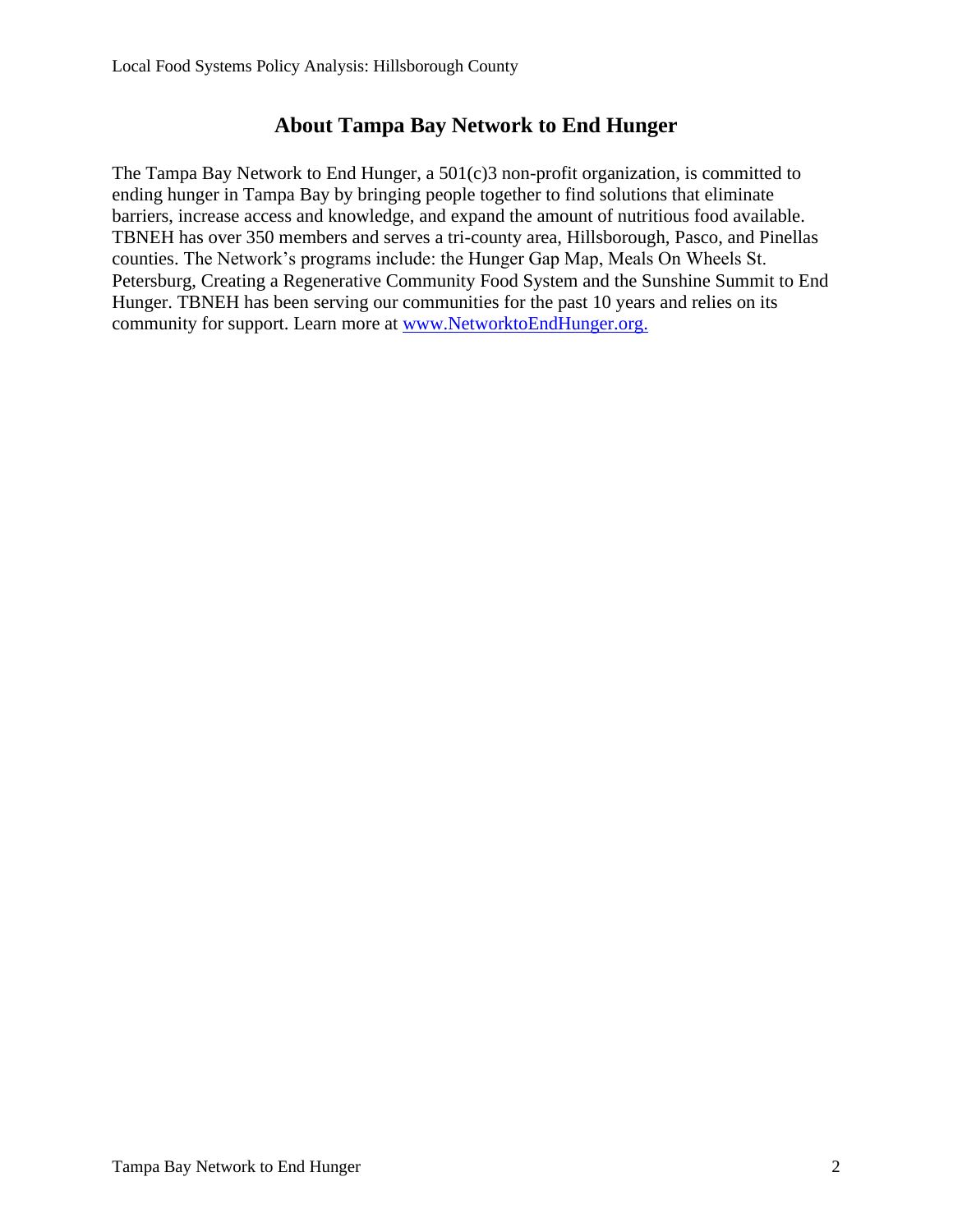## **Abstract**

The Local Food Systems Policy Analysis ("Analysis") goal is to nourish food security in Hillsborough County. The Food and Agriculture Organization of the United Nations defines food security as "when all people, at all times, have physical, social and economic access to sufficient, safe and nutritious food which meets their dietary needs and food preferences for an active and healthy life."<sup>1</sup> The Analysis will examine Hillsborough County's policies affecting food security. It will consist of four parts. The first will discuss general food security issues. The second will be outward reflecting, looking at best practices administered around the world. The third will be introspective, looking at Hillsborough County's policies aiding the goal and creating gaps and barriers to the goal. Finally, the last portion will consist of recommendations to improve the current policies. This document will overview the research plan for the Analysis and include preliminary discoveries.

## **Table of Contents**

| <b>General Food Security Issues</b>   |                                              | $\overline{\mathbf{4}}$ |
|---------------------------------------|----------------------------------------------|-------------------------|
| А.                                    | Food Security in Hillsborough County         | $\overline{4}$          |
| В.                                    | Availability                                 | $\overline{4}$          |
|                                       | Accessibility                                | 5                       |
| <b>Best Practices</b>                 |                                              | 6                       |
| A.                                    | Urban Agriculture                            | 6                       |
| В.                                    | Methods for Creating Access to Food          | 6                       |
| $\mathcal{C}$ .                       | Social Programs                              | 6                       |
| D.                                    | <i>Transportation</i>                        | 7                       |
| <b>Hillsborough County's Policies</b> |                                              | 7                       |
| A.                                    | <b>Present Policies Aiding Food Security</b> | 7                       |
| В.                                    | <b>Gaps and Barriers to Food Security</b>    | 8                       |
| IV.<br><b>Policy Recommendations</b>  |                                              | 8                       |
|                                       |                                              | $C_{\cdot}$             |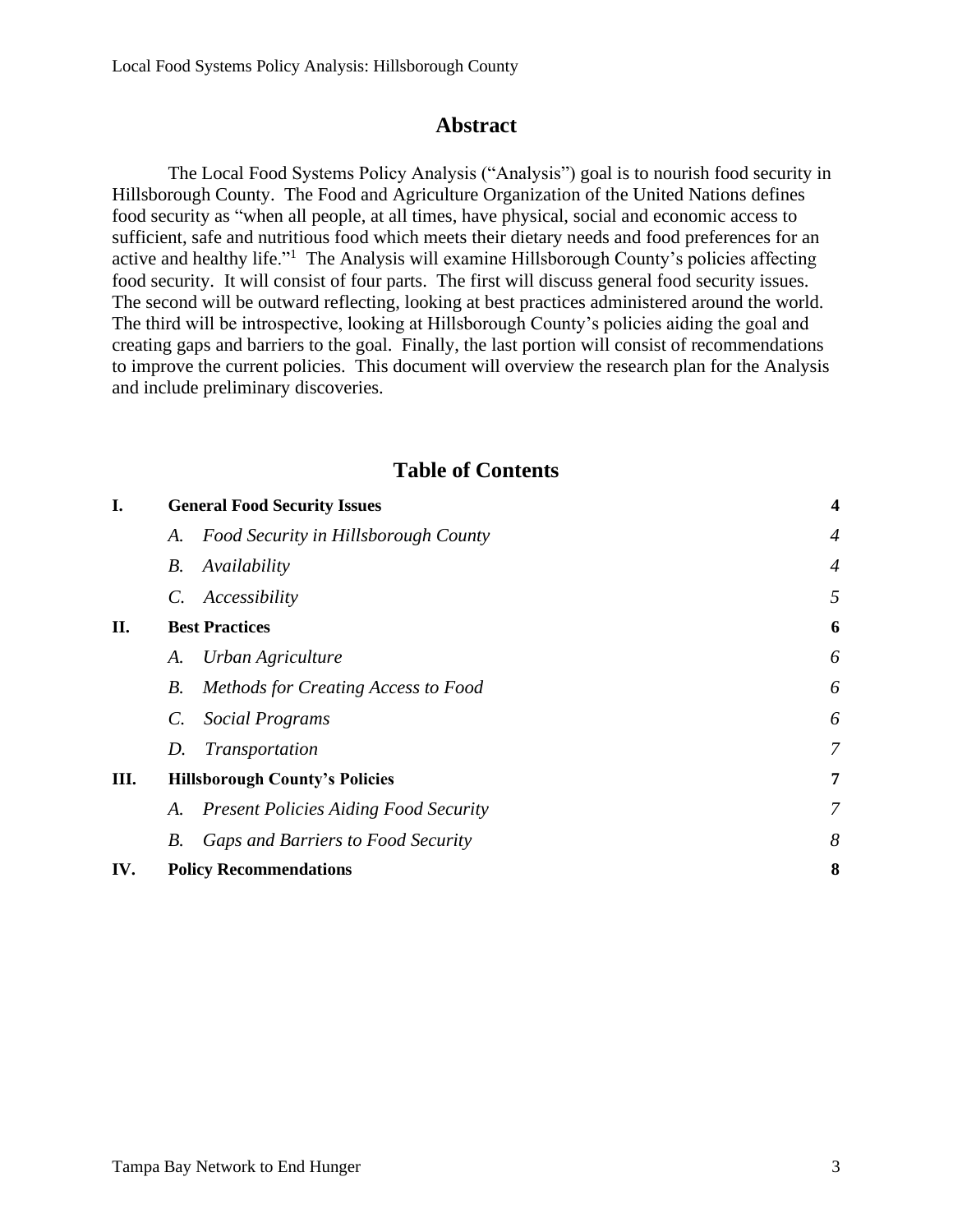# **I. General Food Security Issues**

<span id="page-3-0"></span>Research begins with understanding food security in Hillsborough County and the general issues affecting food security. This section will first discuss food security in Hillsborough County and then move into the general issues. The general issues are split into two main categories: availability and accessibility. Availability and accessibility are direct products of a community's food system. A food system that is "influenced and shaped . . . by local government laws and" procedures. $2$  Each of the main categories contain subcategories. These general issues will be carried through each section of the research and filtered into specific issues facing Hillsborough County.

Below are preliminary findings, not a comprehensive report. These topics will be expanded upon for the final Analysis report. Other topics will be added as research continues.

#### <span id="page-3-1"></span>*A. Food Security in Hillsborough County*

Food insecurity is rising across the globe. One (1) in nine (9) people are suffering from hunger.<sup>3</sup> Florida is ranked fourth  $(4<sup>th</sup>)$  in the United States for family hunger.<sup>4</sup> Sixty percent (60%) of people in West Central Florida are eligible for food stamps.<sup>5</sup> In Hillsborough County 13.3% of people are food insecure. <sup>6</sup> That is 179,280 people.<sup>7</sup> Of the 311,707 children in Hillsborough County, 59,270 (19%)<sup>8</sup> are food insecure. Of the 564,782<sup>9</sup> seniors in the Tampa St. Petersburg Clearwater Metropolitan Area, about 32,757 (5.8%)<sup>10</sup> are food insecure.

#### <span id="page-3-2"></span>*B. Availability*

Availability "addresses the supply side of food security and is determined by the level of food production, stock levels, and net trade," including sources of food aid.<sup>11</sup> Food security's concern for the level of food production and stock is a concern for the physical availability of food in general. But for all community member's to be food secure the food system must provide the physical availability of culturally diverse foods. These foods are directly applicable to the dietary needs and food preferences portion of food security. Many communities tackle physical availability by providing food aid. Examples of food aid are: food banks/pantries, food assistance programs, and income support programs.<sup>12</sup>

Unfortunately, food aid is limited by community awareness. A lack of awareness for social programs creates multiple issues. First and the most obvious is hunger. A community member not knowing where to receive food or the opportunity to receive food causes rectifiable hunger. Second, community members not utilizing aid potentially creates the false perception that aid is not needed. Which can lead to the closing of indispensable aid programs. Thus, limiting the availability of food. Furthermore, the availability of aid programs is also impacted by the supply of product in the community.

The supply of product is motivated by land use, planning and zoning laws. Supply is encumbered by policies banning or limiting agriculture in a community. Community planning that does not incorporate food production further encumbers supply. Local governments promoting urban agriculture through policy can increase the supply of healthy affordable food. Moving away from the Euclidian era zoning will encourage urban agriculture. An era that put an emphasis on single family residential zones that explicitly ban the growing of produce or the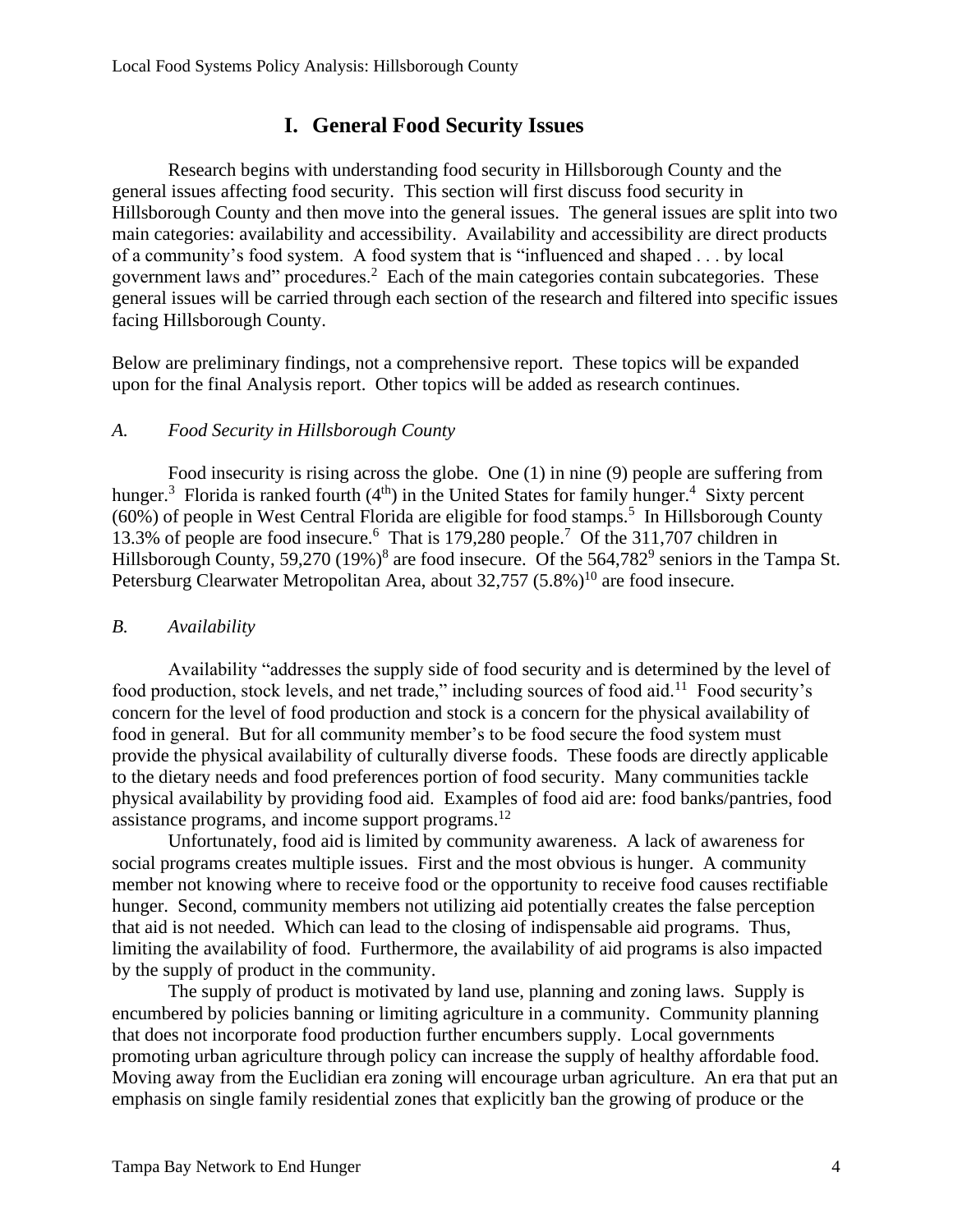keeping of livestock animals.<sup>13</sup> Many of Florida's original zoning practices were derived from Euclid type reasoning. This historical zoning is still creating a barrier to urban agriculture. Specific regulations that negatively impact urban agriculture are: setbacks on land use for urban farming; prevention of catching rainwater, or keeping bees, or chickens; and restrictions on growing produce.

Urban agriculture is not a new phenomenon, it is one that fell into hibernation, and has been resurfacing. Throughout the United States history, gardens were grown in urban and suburban neighborhoods during times of crisis. Victory gardens, grown during WWI and WWII, helped feed the country since a large amount of food was being sent abroad. The world is in a time of crisis. Incentives for urban agriculture can help alleviate the hunger crisis.

Conquering availability alone will not create food security. Availability must harmonize with accessibility. Available food will go to waste unless the community can access and utilize the food.

#### <span id="page-4-0"></span>*C. Accessibility*

Accessibility is a community members ability to access available food. Accessibility "considers the economic, social, and physical access to food."<sup>14</sup> Food retailers often do not want to place stores in low-income communities. Thus, community members have to rely on transportation to reach healthy food retailers. Unfortunately, public transportation tends to be unreliable, not accommodating to work/life schedules, and other methods of transportation are too expensive. Forcing these community members to obtain close in proximity foods from convenience stores and fast food outlets.<sup>15</sup> This food is predominantly highly processed, packaged foods causing these community members to "suffer more from diet-related diseases like obesity and diabetes than those in higher income neighborhoods with easy access to healthy food."<sup>16</sup> The highly processed, packaged foods tend to be lighter in weight and last longer. Which is necessary for easier transport (on foot or by public transport) and fewer trips to the store. The need to buy highly processed, packaged foods is also due to utilization.

Utilization encompasses the nutrition component of food security. The lack of access to food storage forces community members to buy the longer lasting possessed foods. Furthermore a lack of nutrition education (e.g. meal preparation, food safety, preparation, and storage education<sup>17</sup>), forces community members to buy the longer lasting possessed foods. Unfortunately, the utilization barriers paired with these foods that tend to be cheaper than fresh food, force community members to suffer.

Economic barriers hinder community members' access to food. Financial institutions do not want locations in low-income areas. Thus, the members of those communities cannot access their finances, cannot open bank accounts, cannot accumulate interest, cannot build credit, and must rely on cash advance businesses. Eliminating their opportunity and possibility to advance economically. Aside from financial institutions, members of the community cannot afford the fresh produce sold in higher income areas. Especially after the travel cost to find a store, far outside of their own neighborhood, with healthy food options. Other economic barriers include housing and work opportunities. Economic barriers do not only affect consumers.

Urban farmers experience economic barriers. Urban farmers need improved distribution systems. The farmers need access to sell products to larger business (e.g. restaurants, supermarkets, and other institutions) to create economies of scale.<sup>18</sup> Currently, urban farmers mostly have to sell small scale directly to the consumer, hindering their ability to expand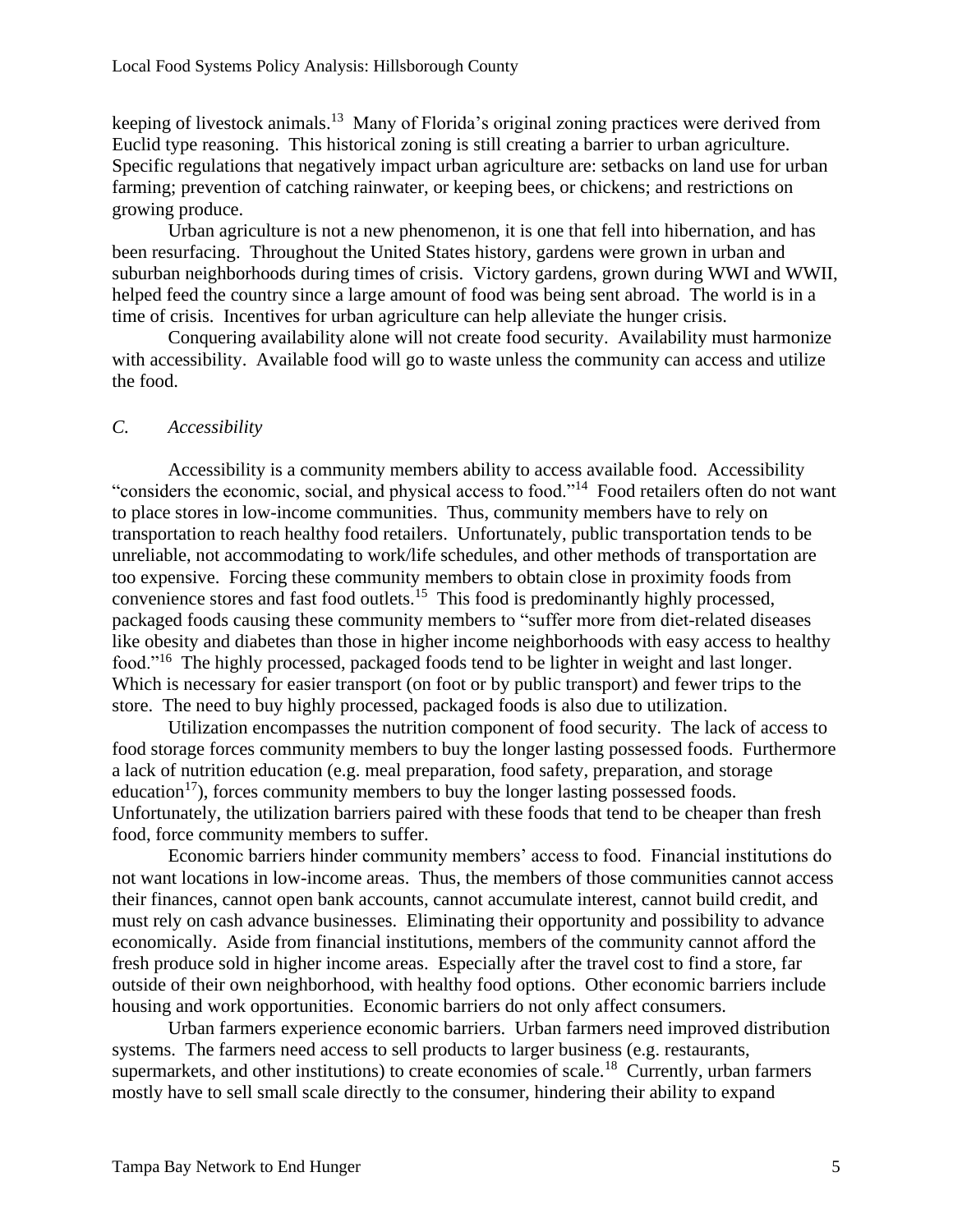economically and logistically. The cost and value of land also creates barriers for urban farmers. Generally, the value of land in an urban area is higher if used for housing or businesses compared to farming. Thus, accessing land to cultivate food can cost more than the food production value of the land.

Availability and accessibility are the overarching issues impacting food security. Local governments can combat these issues through policies. Many communities have already begun to provide better availability and access.

# **II. Best Practices**

<span id="page-5-0"></span>Section II will contain best practices that nurture food security. These practices will be used as templates/examples for Section IV, Policy Recommendations. The scope of the research will be global. United States cities that have already been identified for research are: San Francisco, CA; New Orleans, LA; Seattle, WA; and Detroit, MI. These cities have been on the forefront of creating food security. Thus, each will be studied in their totality. Many other locals will be studied and the best practices will be selected for this section.

Below are preliminary findings, not a comprehensive report. These topics will be expanded upon for the final Analysis report. Other topics will be added as research continues.

- <span id="page-5-1"></span>*A. Urban Agriculture*
	- 1. Collecting Rainwater
		- a. Cocoa, FL Rain Barrel Rebate Program<sup>19</sup>
		- b. Manatee Country,  $FL Rain$  Barrel Program<sup>20</sup> Outdoor Water Conservation Rebate Program<sup>21</sup>
		- c. Key West,  $FL Building$  Permit Allocation System Ordinance:<sup>22</sup> A prerequisite for all new permanent and transient residential units and major renovations "shall be constructed with a rainwater catchment system that will hold a minimum of 1,000 gallons of water or an amount equivalent to 100% of the new roof area in gallons whichever is greater."<sup>23</sup>
	- 2. Distribution Systems
		- a. Charlottesville,  $VA Regional Food Hubs<sup>24</sup>$
	- 3. Complying with The American's with Disabilities Act
		- a. "The City of Cambridge, Mass., requires all newly established community gardens to contain a minimum of 5 percent, but not less than one, of the plots to have raised beds."<sup>25</sup>

#### <span id="page-5-2"></span>*B. Methods for Creating Access to Food*

- 1. Mobile  $Food^{26}$ 
	- a. Baltimore city, MD Created a "virtual supermarket program . . . which bring[s] groceries to food desert communities."<sup>27</sup>

#### <span id="page-5-3"></span>*C. Social Programs*

1. Promoting the reduction of food waste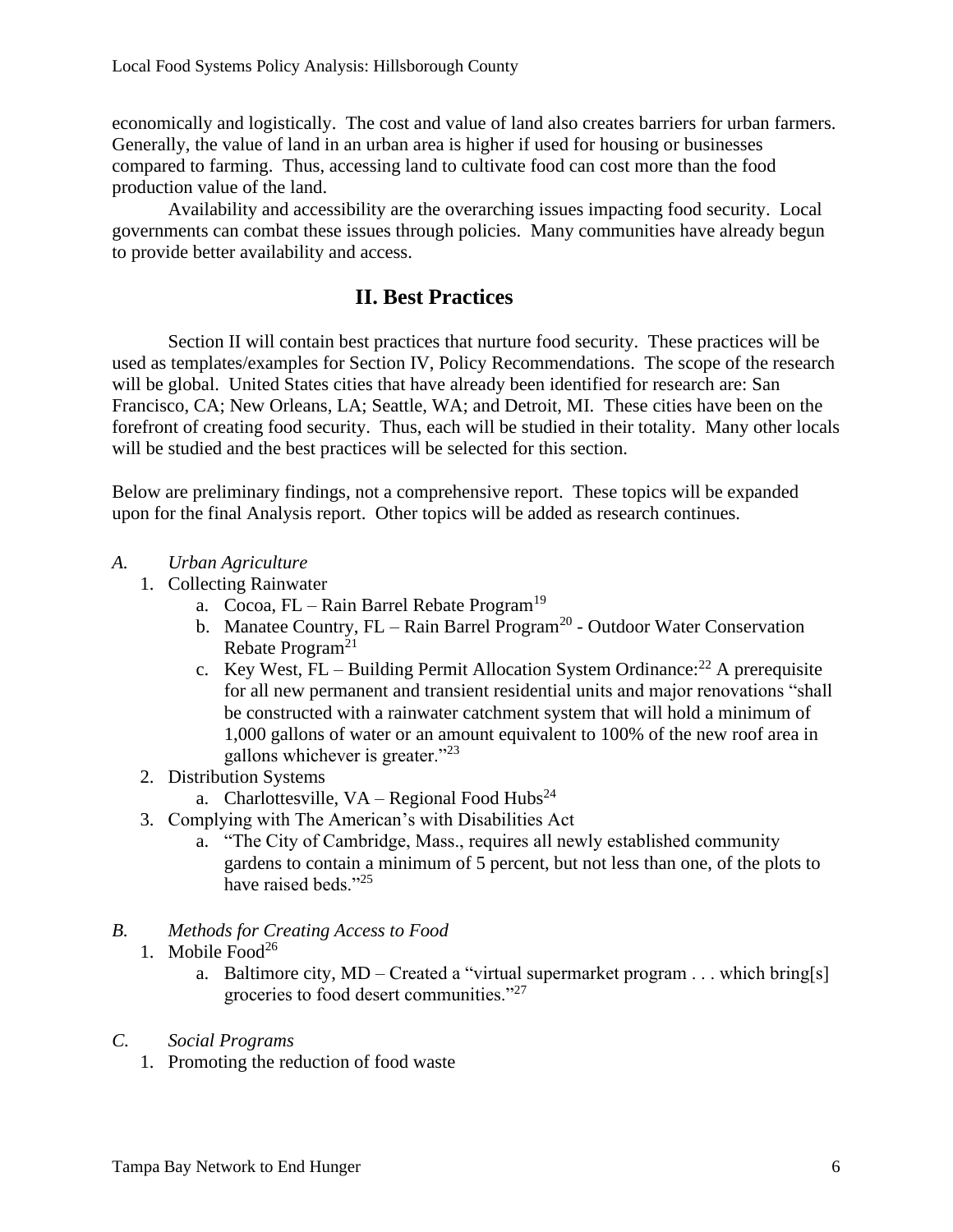- a. Oregon Crop Donation Tax Credit: "gives a credit to a corporation or individual who donates crops to a gleaning cooperative, foodbank, or other nonprofit organization."<sup>28</sup>
- b. Massachusetts Additional protection: organizations do not want to face civil or criminal liability from donating food; thus, MA created a law protecting anyone who donates food "to a nonprofit corporation . . . without charge or . . . only to cover the cost of handling such food" from "civil damages for any injury arising out of the condition of such food" under certain conditions.<sup>29</sup>
- <span id="page-6-0"></span>D. *Transportation*
	- 1. Reliable public transportation systems in Florida
		- 1. Miami-Dade County, FL The Metrorail, Metromover, and Metrobus consistently rank highly nationwide in terms of accessibility and efficiency.<sup>30</sup>
		- 2. Orlando, FL The Lynx system and SunRail have their pros and cons, however, they do rank higher than the Tampa Bay area. $31$
	- 2. Successful public transportation elsewhere in the country

a. Top ranked systems in other areas of the country – what do they all have in common?

# **III. Hillsborough County's Policies**

<span id="page-6-1"></span>Sections I and II laid a base for the food security topic; this section will look directly at Hillsborough County. To make an effective plan to create food security it will be beneficial to not only point out gaps and barriers to food security, but also look at present policies aiding food security. Hillsborough County's entire Code of Ordinances, policies, and programs will be reviewed to create this section.

## <span id="page-6-2"></span>*A. Present Policies Aiding Food Security*

This section will discuss any policies that aid food security. Thus far, research has shown an absence of hindering food security policies, not policies directly promoting food security. More research will be done to ascertain other policies aiding food security. This research will benefit creating recommendations. Positive food security policies can be used as a jumping off point for stronger policies.

Below are preliminary findings, not a comprehensive report. These topics will be expanded upon for the final Analysis report. Other topics will be added as research continues.

## 1. Availability

- a. Urban Agriculture
	- i. Bees the code defers to FL Chapter  $586^{32}$  allowing bees in urban settings by permit and guidelines.<sup>33</sup>
	- ii. Collecting Rainwater the code does not refer to collecting rainwater. In fact, the Hillsborough country website links to articles about the benefits of collecting rainwater.<sup>34</sup>
- 2. Accessibility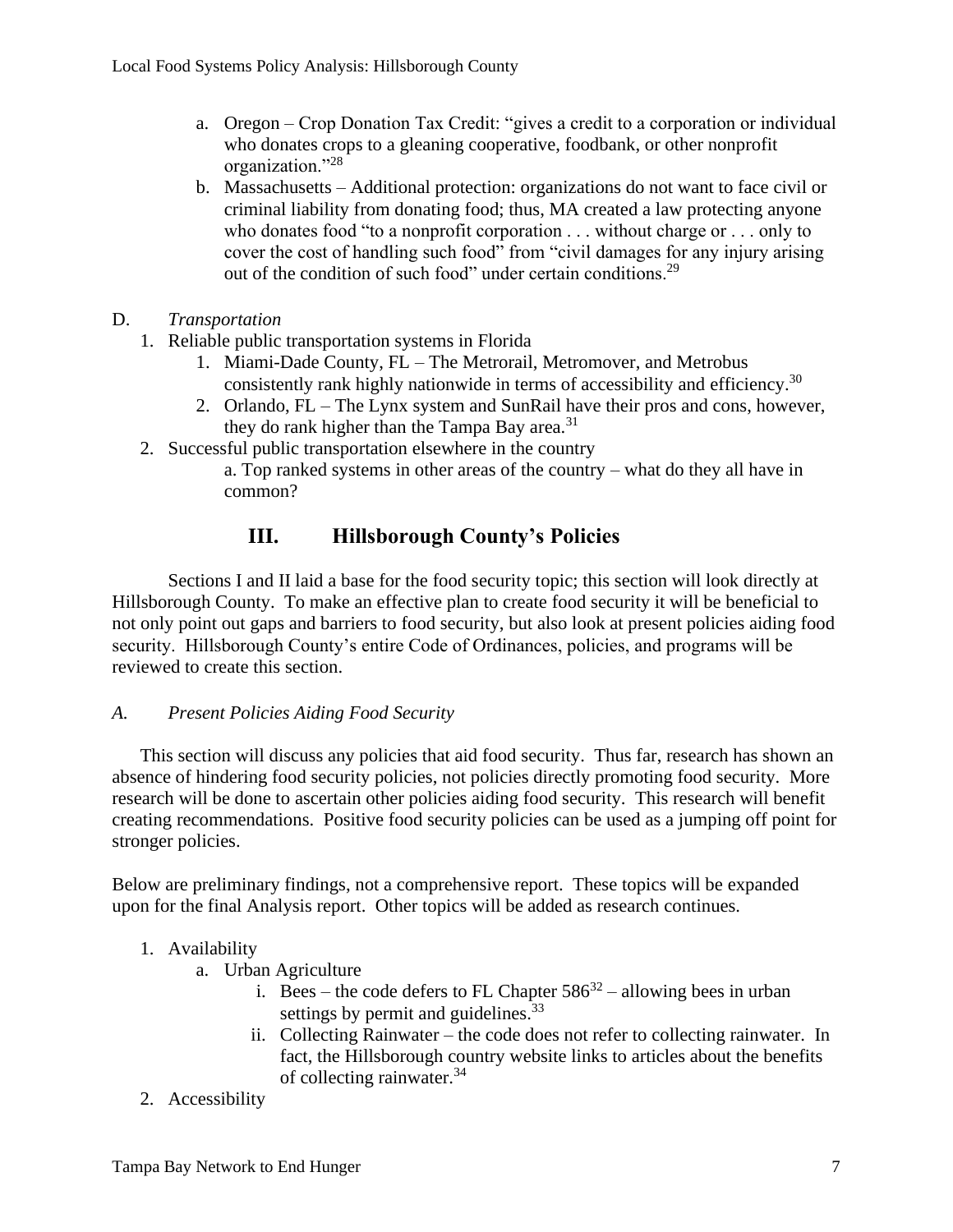- a. Transportation
	- i. Mission Max This program began in October of 2017 and intends to delivery more frequent service and more efficient routes. Research is being conducted for the 10-Year Transit Plan. Updates are found at: http://gohart.org/Pages/about-transit-Dev-plan.aspx
	- ii. The Hillsborough Area Regional Transit Authority's (HART) Bus Rapid Transit (BRT) Study<sup>35</sup>

## <span id="page-7-0"></span>*B. Gaps and Barriers to Food Security*

This section will identify the gaps and barriers to food security in Hillsborough County's policies, procedures, and programs. This section will be integral to creating policy recommendations in Section IV. Section II Best Practices will especially be utilized in assessing gaps.

Below are preliminary findings, not a comprehensive report. These topics will be expanded upon for the final Analysis report. Other topics will be added as research continues.

## 1. Availability

- a. Urban Agriculture
	- i. Selling Product
		- 1. Selling off Urban Farm Property agriculture stands can only be established in agriculture zones and commercial zones (not in residential zones). Municipal Code 6.11.09<sup>36</sup>

# 2. Accessibility

- a. Lack of efficient public transportation in the county
	- i. Follow up on the implementations of the 2040 and 2045 Hillsborough county transportation plans.<sup>37</sup>

# **IV. Policy Recommendations**

<span id="page-7-1"></span>All of the research for the final Analysis will culminate in Section IV. The core purpose of this research is to ultimately recommend policies to enhance food security in Hillsborough County. This section will detail policy recommendations for Hillsborough County.

<sup>&</sup>lt;sup>1</sup> Food and Agriculture Organization of the United Nations. (n.d.). *Food Security Statistics*. Retrieved February 2020, from FAO: http://www.fao.org/economic/ess/ess-fs/en/; Nations, F. a. (n.d.). *World Food Summit*. Retrieved February 2020, from FOA: http://www.fao.org/wfs/index\_en.htm.

<sup>2</sup> Healthy Food Policy Project. (n.d.). *Local Laws & Policies That Promote Access to Healthy Food: A Food System Crosswalk*: https://healthyfoodpolicyproject.org/crosswalk .

<sup>3</sup> SOFI 2019 - The State of Food Security and Nutrition in the World. (2019). Retrieved February 2020, from http://www.fao.org/state-of-food-security-nutrition/en/.

<sup>4</sup> Hunger Realities. (n.d.). Retrieved February 2020, from http://feedingtampabay.org/hunger-realities/.

<sup>5</sup> Hunger Realities.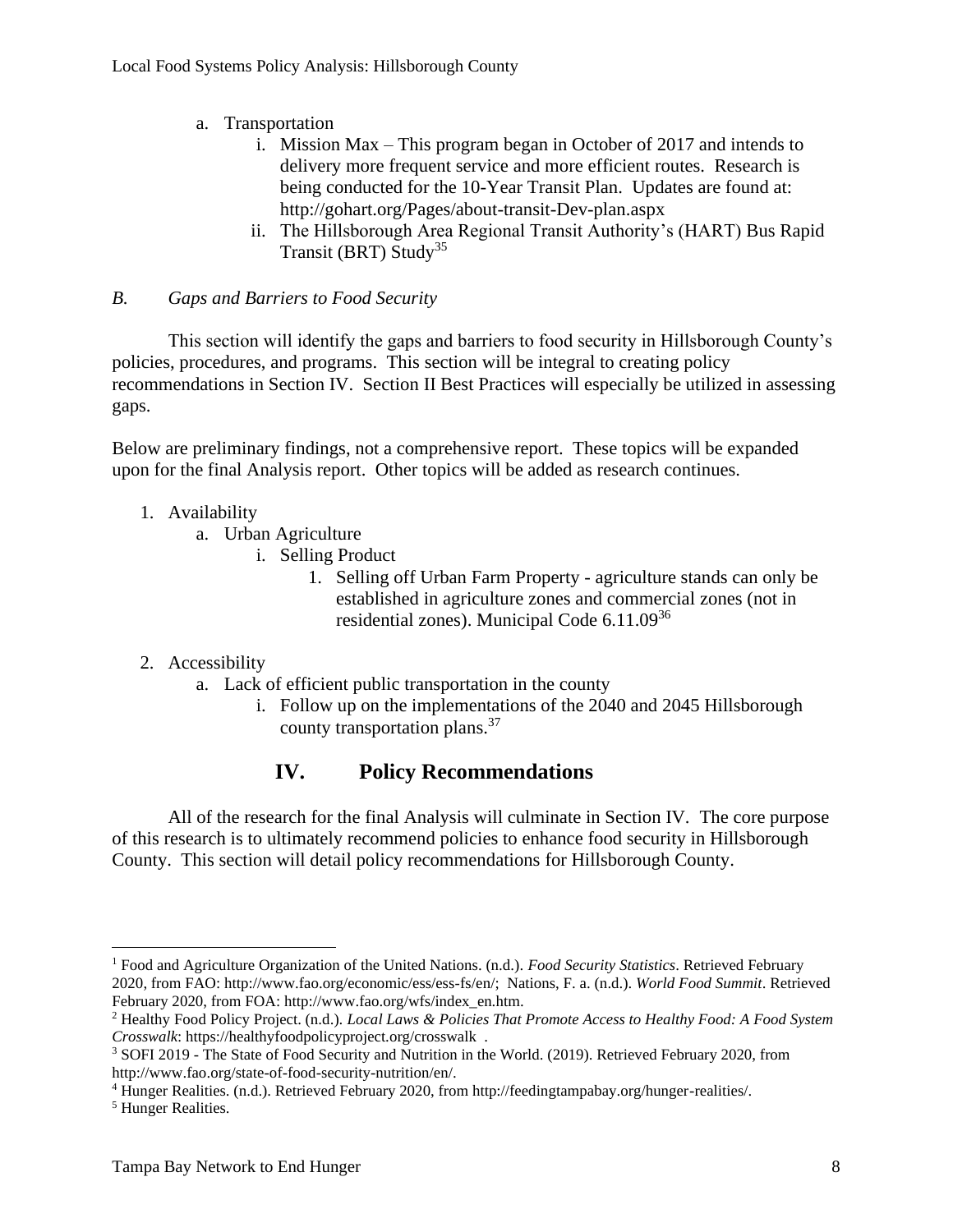<sup>6</sup> Gunderson, C., Dewey, A., Kato, M., Crumbaugh, A., & Strayer, M. (2019, May 2). Map the Meal Gap 2019: Overall and Child Food Insecurity by County in 2017. Retrieved February 2020, from

https://public.tableau.com/profile/feeding.america.research#!/vizhome/2017StateWorkbook-

Public\_15568266651950/CountyDetailDataPublic.

<sup>7</sup> Gunderson, C., (2019, May 2).

<sup>8</sup> Gunderson, C., (2019, May 2).

<sup>9</sup> U.S. Census Bureau, 2013-2017 American Community Survey 5-Year Estimates:

https://factfinder.census.gov/faces/tableservices/jsf/pages/productview.xhtml?pid=ACS\_17\_5YR\_S0101&prodType =tablehttp://censusreporter.org/profiles/31000US45300-tampa-st-petersburg-clearwater-fl-metro-area/.

<sup>10</sup> Ziliak, J. P., & Gunderson, C. (2019). *The State of Senior Hunger in America in 2017*. Feeding America.

<sup>11</sup> Jenileigh Harris and Emily J. Spiegel, *Food Systems Resilience: Concepts & Policy Approaches*

(Center for Agriculture and Food Systems, June 2019), https://www.vermontlaw.edu/academics/

centers-and-programs/center-for-agriculture-and-food-systems/projects.

<sup>12</sup> Jenileigh Harris (2019).

<sup>13</sup> Pawlowski, T. Z. (2018). From Food Deserts To Just Deserts: Expanding Urban Agriculture In U.S. Cities Through Sustainable Policy. *Journal of Affordable Housing & Community Development Law*, 532-573. <sup>14</sup> Jenileigh Harris (2019).

<sup>15</sup> Leib, E. B. (2012). *Good Laws, Good Food: Putting Local Food Policy to Work for Our Communities.* Harvard Law School, The Harvard Law School Food Law and Policy Clinic. Harvard.

<sup>16</sup> Treuhaft, S., & Karpyn, A. (2010). *The Grocery Gap: Who Has Access to Healthy Food and Why it Matters*. The Food Trust & PolicyLink: http://thefoodtrust.org/uploads/media\_items/grocerygap.original.pdf.

<sup>17</sup> Jenileigh Harris (2019).

<sup>18</sup> Leib, E. B. (2012).

<sup>19</sup> *Cocoa Rain Barrel Rebate Program*. (n.d.). Retrieved February 2020, from Cocoa Florida:

https://www.cocoafl.org/1067/Cocoa-Rain-Barrel-Rebate-Program.

<sup>20</sup> *Rain Barrel Program*. (n.d.). Retrieved February 2020, from Manatee County Florida:

https://www.mymanatee.org/departments/utilities/manatee\_county\_water\_division/water\_conservation/rain\_barrel\_ program.

<sup>21</sup> *Water Conservation Rebate Programs*. (n.d.). Retrieved February 2020, from Manatee County Florida:

https://www.mymanatee.org/departments/utilities/manatee\_county\_water\_division/water\_conservation/water\_conse rvation rebate programs.

<sup>22</sup> Period of allocation and ranking/review of applications, Key West, Fla., Code of Ordinances § 108-997(b)(1)(c), (Municode through Ordinance No. 18-11, § 5, enacted June 5, 2018),

https://library.municode.com/fl/key\_west/codes/code\_of\_ordinances?nodeId=SPBLADERE\_CH108PLDE\_ARTXB UPEALSY\_DIV2BUPEALSY\_S108-997PEALRAREAP.

<sup>23</sup> Period of allocation and ranking/review of applications, Key West, Florida, (2018).

<sup>24</sup> Leib, E. B. (2012).

<sup>25</sup> Heather Wooten, A. A. (2011). *Seeding the City: Land Use Policies to Promote Urban Agriculture.* National Policy & Legal Analysis Network to Prevent Childhood Obesity. Octoer: Change Lab Soclutions. *City of Cambridge Community Garden Program Policy for City-Owned Property* (rev. January 2009). Available at: www.cambridgema.gov/CityOfCambridge\_Content/documents/2010-garden\_policyrevised.pdf. <sup>26</sup> Leib, E. B. (2012).

<sup>27</sup> Wright, Lauri; Gupta, Palak; and Yoshihara, Kumiko (2018) "Accessibility and Affordability of Healthy Foods in Food Deserts in Florida: Policy and Practice Implications," Florida Public Health Review: Vol. 15 , Article 11. Available at: https://digitalcommons.unf.edu/fphr/vol15/iss1/11.

<sup>28</sup> Leib, E. B. (2012).

<sup>29</sup> Mass. Gen. Laws ch. 94, § 328, https://malegislature.gov/Laws/GeneralLaws/Parti/Titlexy/Chapter94/Section328. <sup>30</sup> Robertson, L (2019, Sept. 18). How does Miami's Public Transit System Compare? We're behind New York but beat Dallas. Retrieved from https://www.miamiherald.com/news/local/community/miami-dade/article235161502. Html.

 $31$  Lynch, R (2019, Sept. 16). Here's where Orlando ranks for public transit. Retrieved from

https://www.bizjournals.com/orlando/news/2019/09/16/heres-where-orlando-ranks-for-public-transit.html. <sup>32</sup> Honey Certification and Honeybees, Fla. Stat. ch. 586, https://www.flsenate.gov/Laws/Statutes/2018/Chapter586.

<sup>33</sup> Location of Managed Honey Bee Colonies, Fla. Admin. Code Ann. R. 54.0105,

[https://www.flrules.org/gateway/ruleno.asp?id=5B-54.0105.](https://www.flrules.org/gateway/ruleno.asp?id=5B-54.0105)